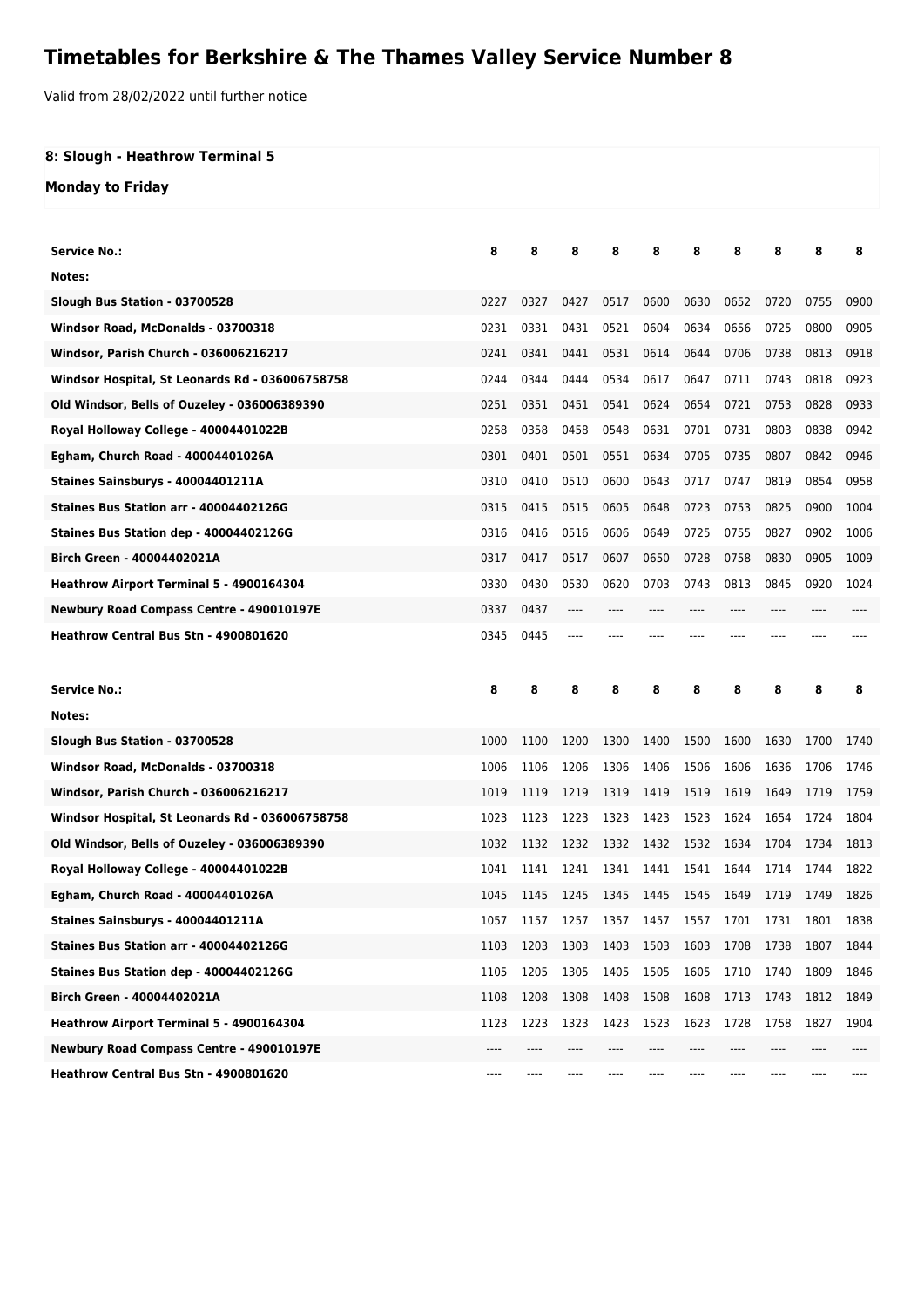| <b>Service No.:</b>                             | 8    | 8    | 8    |
|-------------------------------------------------|------|------|------|
| Notes:                                          |      |      |      |
| Slough Bus Station - 03700528                   | 1845 | 1945 | 2045 |
| Windsor Road, McDonalds - 03700318              | 1851 | 1949 | 2049 |
| Windsor, Parish Church - 036006216217           | 1904 | 1959 | 2059 |
| Windsor Hospital, St Leonards Rd - 036006758758 | 1907 | 2002 | 2102 |
| Old Windsor, Bells of Ouzeley - 036006389390    | 1914 | 2009 | 2109 |
| Royal Holloway College - 40004401022B           | 1921 | 2016 | 2116 |
| Egham, Church Road - 40004401026A               | 1924 | 2019 | 2119 |
| Staines Sainsburys - 40004401211A               | 1933 | 2028 | 2128 |
| Staines Bus Station arr - 40004402126G          | 1938 | 2033 | 2133 |
| Staines Bus Station dep - 40004402126G          | 1939 | 2034 | 2134 |
| <b>Birch Green - 40004402021A</b>               | 1940 | 2035 | 2135 |
| Heathrow Airport Terminal 5 - 4900164304        | 1953 | 2048 | 2148 |
| <b>Newbury Road Compass Centre - 490010197E</b> | ---- | ---- | ---- |
| Heathrow Central Bus Stn - 4900801620           | ---- | ---- |      |

## **8: Heathrow Terminal 5 - Slough**

### **Monday to Friday**

| Service No.:                                    | 8    | 8    | 8    | 8    | 8    | 8    | 8    | 8    | 8    | 8    |
|-------------------------------------------------|------|------|------|------|------|------|------|------|------|------|
| Notes:                                          |      |      |      |      |      |      |      |      |      |      |
| Heathrow Central Bus Stn - 4900080161           | 0358 | 0458 | ---- |      |      |      |      |      |      |      |
| <b>Compass Centre - 490005530W</b>              | 0405 | 0505 |      |      |      |      |      |      |      |      |
| Heathrow Airport Terminal 5 - 4900164304        | 0413 | 0513 | 0542 | 0626 | 0725 | 0755 | 0825 | 0855 | 0958 | 1058 |
| <b>Birch Green - 40004402021B</b>               | 0423 | 0523 | 0552 | 0636 | 0741 | 0811 | 0841 | 0911 | 1011 | 1111 |
| Staines Bus Station arr - 40004402126G          | 0426 | 0526 | 0555 | 0639 | 0744 | 0814 | 0844 | 0914 | 1014 | 1114 |
| Staines Bus Station dep - 40004402126G          | 0427 | 0527 | 0556 | 0640 | 0746 | 0816 | 0846 | 0916 | 1016 | 1116 |
| Sainsburys, Thorpe Road - 40004401211B          | 0431 | 0531 | 0600 | 0644 | 0752 | 0822 | 0852 | 0922 | 1022 | 1122 |
| Egham, Church Road - 40004401026B               | 0441 | 0541 | 0610 | 0654 | 0805 | 0835 | 0905 | 0935 | 1035 | 1135 |
| Royal Holloway College - 40004401022A           | 0444 | 0544 | 0613 | 0657 | 0809 | 0839 | 0909 | 0939 | 1039 | 1139 |
| Old Windsor, Bells of Ouzeley - 036006389389    | 0451 | 0551 | 0620 | 0704 | 0818 | 0848 | 0918 | 0948 | 1048 | 1148 |
| Windsor Hospital, St Leonards Rd - 036006758758 | 0457 | 0557 | 0626 | 0714 | 0828 | 0858 | 0927 | 0957 | 1057 | 1157 |
| <b>Windsor Parish Church - 036006216216</b>     | 0500 | 0600 | 0629 | 0718 | 0832 | 0902 | 0931 | 1001 | 1101 | 1201 |
| Windsor Road McDonalds - 03700319               | 0510 | 0610 | 0639 | 0731 | 0845 | 0915 | 0944 | 1014 | 1114 | 1214 |
| Slough Bus Station - 03700528                   | 0514 | 0614 | 0643 | 0737 | 0851 | 0921 | 0950 | 1020 | 1120 | 1220 |